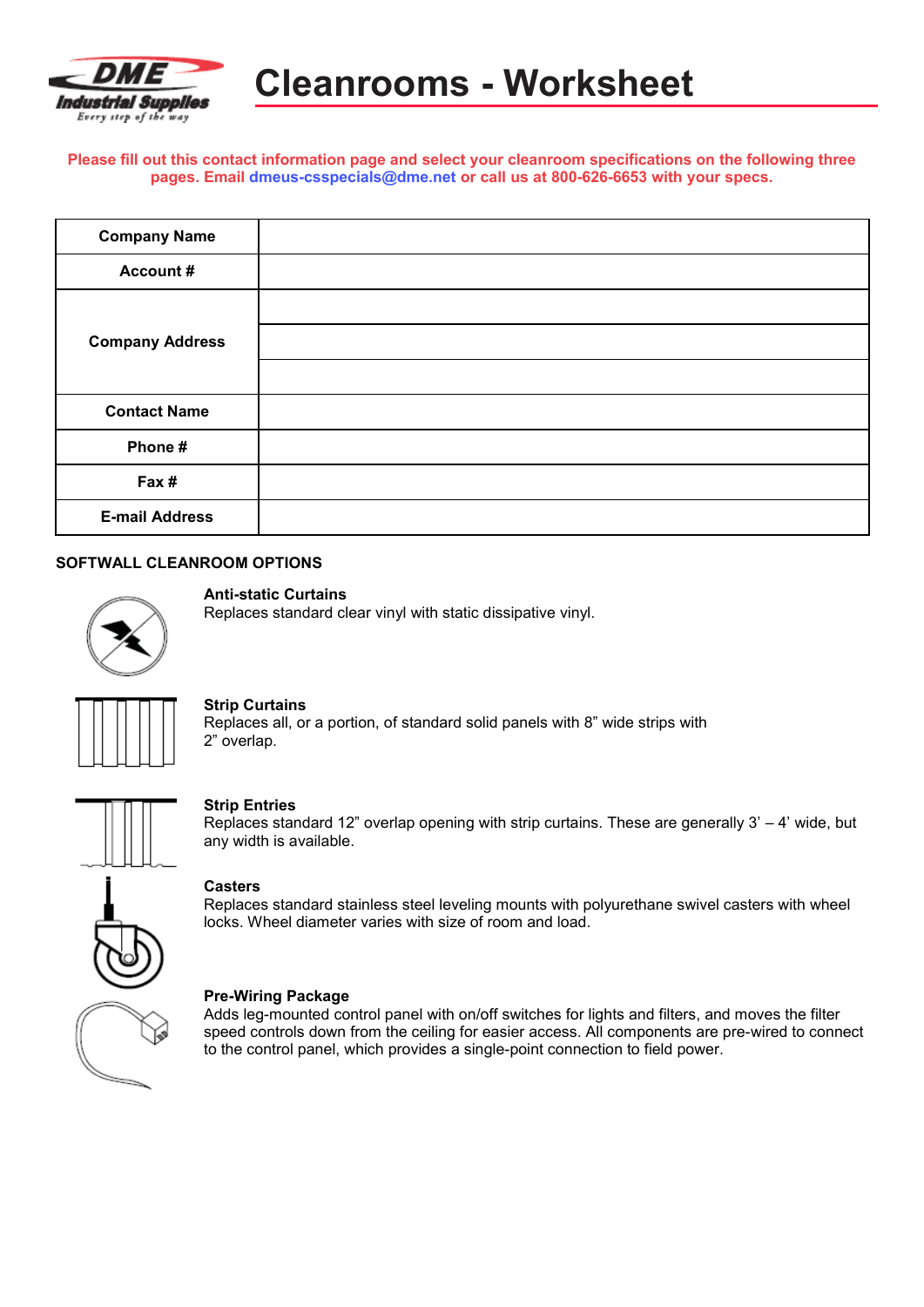

# **Cleanrooms - Worksheet**

# **CLEANROOM SIZE**

| Length:                                                                                                                           |       |                 |                    |  |
|-----------------------------------------------------------------------------------------------------------------------------------|-------|-----------------|--------------------|--|
| Width:                                                                                                                            |       |                 |                    |  |
| Height:                                                                                                                           |       |                 |                    |  |
|                                                                                                                                   |       | Shown as: 6'x8' |                    |  |
| <b>CLEANROOM CLASS</b>                                                                                                            |       |                 |                    |  |
| Class = Number of air changes per hour.                                                                                           |       |                 | Shown as: 16'x24'  |  |
| $\Box$ 100<br>$\Box$ 100 (At Rest)                                                                                                | 1,000 | 10,000          | 100,000 (Standard) |  |
| <b>CLEANROOM FRAMEWORK</b>                                                                                                        |       |                 |                    |  |
| The framework is fabricated of proprietary aluminum extrusions                                                                    |       |                 |                    |  |
| finished with white epoxy enamel. The cross tees for separating                                                                   |       |                 |                    |  |
| components are $1-\frac{1}{2}$ anodized aluminum T-grid with tabs for                                                             |       |                 |                    |  |
| attachment. The horizontal members are $2" \times 4"$ , and the<br>vertical support legs are 3" × 3". All fasteners may be easily |       |                 |                    |  |
| removed to allow disassembly of the unit for relocation.                                                                          |       |                 |                    |  |
| Leveling mounts are installed at the base of each leg and are                                                                     |       |                 |                    |  |

inside the base of the leg and a hex nut is used for adjustment. A jamb nut is included to fix the height once set. Closed cell gasketing is included for field installation to seal the components from the room.

# **CLEANROOM CURTAINS**

Curtains are 40 mil clear standard. (2) 12" overlap openings are included with the base package. Strip entries are available as are sliding track entries. For additional curtain material, call for pricing.



adjustable. The pads have a stainless steel housing with rubber base where it contacts the floor. A  $\frac{1}{2}$ –13 stud on the pad fits





"B" 8" Strip curtains with 2" overlap



"C" 8" Solid curtains with bi-fold curtains entry

"A"  $\Box$ "B"  $\Box$ "C"  $\Box$ "D" - Please have the factory suggest best curtain method Please make the above curtains:  $-40$  mil clear vinyl  $-40$  mil clear anti-static Length: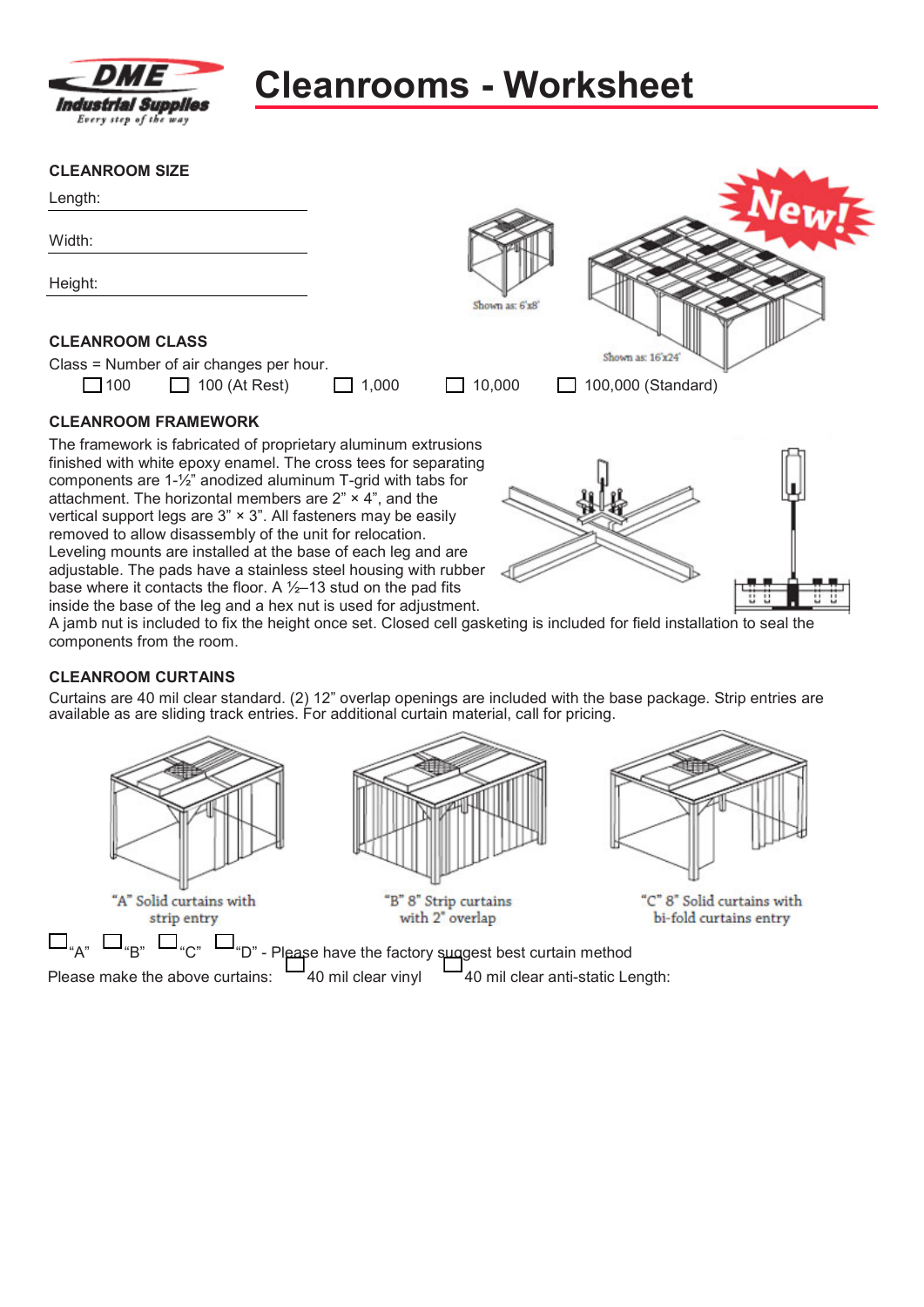

# **CLEANROOM CURTAIN ASSEMBLIES**

**HookBead Curtains:** Used for strip curtains or strip entry. **Nylon Roller:** Used for bi-fold curtains





# **CLEANROOM HARDWALL PANELS**

Blank panels are ½" gypsum, vinyl covered on both sides with white textured covering. All edges are sealed. If required, special sizes will be cut and edges resealed at our factory. No field cuts are necessary.

Hardwall Panels are preferred







**Door & Wall Panel** 

# **CLEANROOM FILTER MODULES**

Filtration is provided by our Model 421-SP motorized HEPA filter modules. Standard efficiency is 99.99% at 0.3 microns by DOP test. The modules are provided with an 8' power cord and variable-speed controller mounted on each unit. If a prewiring package is purchased, the speed controllers are located in a control panel attached to the leg. Standard voltage is 120/1/60.

# **CLEAN ROOM CASTERS**

There are 2 types of casters offered. Stem Casters are available in 4" and Plate Casters are available in 5" and 6". The size of your casters will be determined by the size and weight of your softwall cleanroom. All casters feature a molded polyurethane wheel and a Tech-Lock brake.

□ Stem/Plate Casters □ Leveling Pad



**Fax to DME at 888-808-4363 for a quote. Or call us at 800-626-6653 with your specs.**